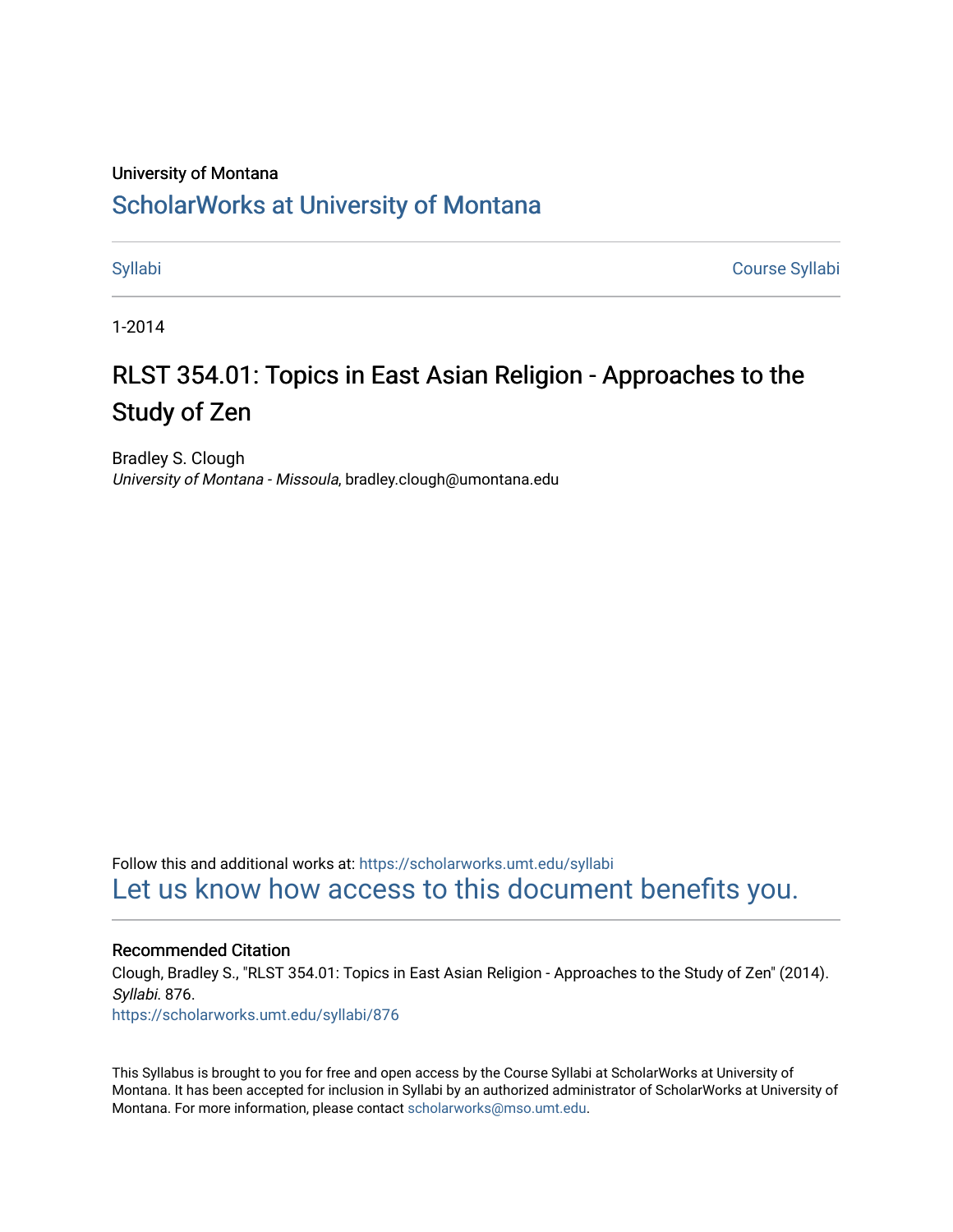#### **TOPICS IN EAST ASIAN RELIGION: APPROACHES TO THE STUDY OF ZEN**

RLST354

Tuesdays and Thursdays 2:10-3:30

LA 336

Dr. Brad Clough LA 158 (ext. 2837) bradley.clough@mso.umt.edu bradley.clough@mso.umt.edu

Over the course of the last century, the West has displayed a particular fascination with the philosophy and practice of Zen Buddhist traditions coming from East Asia. Those endeavoring to transmit and "translate" Chan or Zen to the West have engaged in an intriguing variety of approaches to understanding these traditions. Each of these approaches has found new insights into Zen traditions, but has also encountered their own interpretive problems and limitations. This course will examine some of the most influential approaches to understanding Zen, beginning in the first half of the semester with investigations of primary Zen texts which have raised particularly difficult hermeneutic issues, such as the transmission of Zen teachings (the story of Bodhidharma), meditation (The Platform Sutra of the Sixth *Patriarch*), "extra-rational" dialogues (koan collections of the 12<sup>th</sup> and 13<sup>th</sup> centuries), and artistic presentations of spiritual realization (Haiku poetry, landscape painting, calligraphy, tea ceremony, etc.). In the second half of the semester, we will focus more on seminal works of figures who were instrumental in bringing Zen into practice and the popular imagination in the West, such as D.T. Suzuki, Thomas Merton, Eugene Herrigel, Alan Watts, and several of poets from the Beat movement. Here we will look as well at some of the most innovative contemporary scholarship in Zen Studies, as produced by such thinkers as John McRae, Bernard Fauré, Steven Heine, and Robert Scharf.

Readings: (All books are available for purchase at the bookstore).

Heine, Steven. *Opening a Mountain: Koans of Zen Masters.* 

Herrigel, Eugene. Zen in the Art of Archery.

Kapleau, Roshi Philip. The Three Pillars of Zen

McRae, John. *Seeing Through Zen: Encounter, Transformation and Genealogy in Chinese Chan Buddhism.*

Merton, Thomas. Zen and the Birds of Appetite.

Snyder, Gary. *Earth House Hold: Technical Notes and Queries to Fellow Dharma Revolutionaries.*

Watts, Alan. The Spirit of Zen.

Yampolsky, Philip (transl.). *The Platform Sutra of the Sixth Patriarch*.

### Requirements:

1) Class participation. As much as is possible, this course will be conducted in discussion/seminar format. Therefore, it is essential that all class members regularly attend AND be prepared to participate. More than two unexcused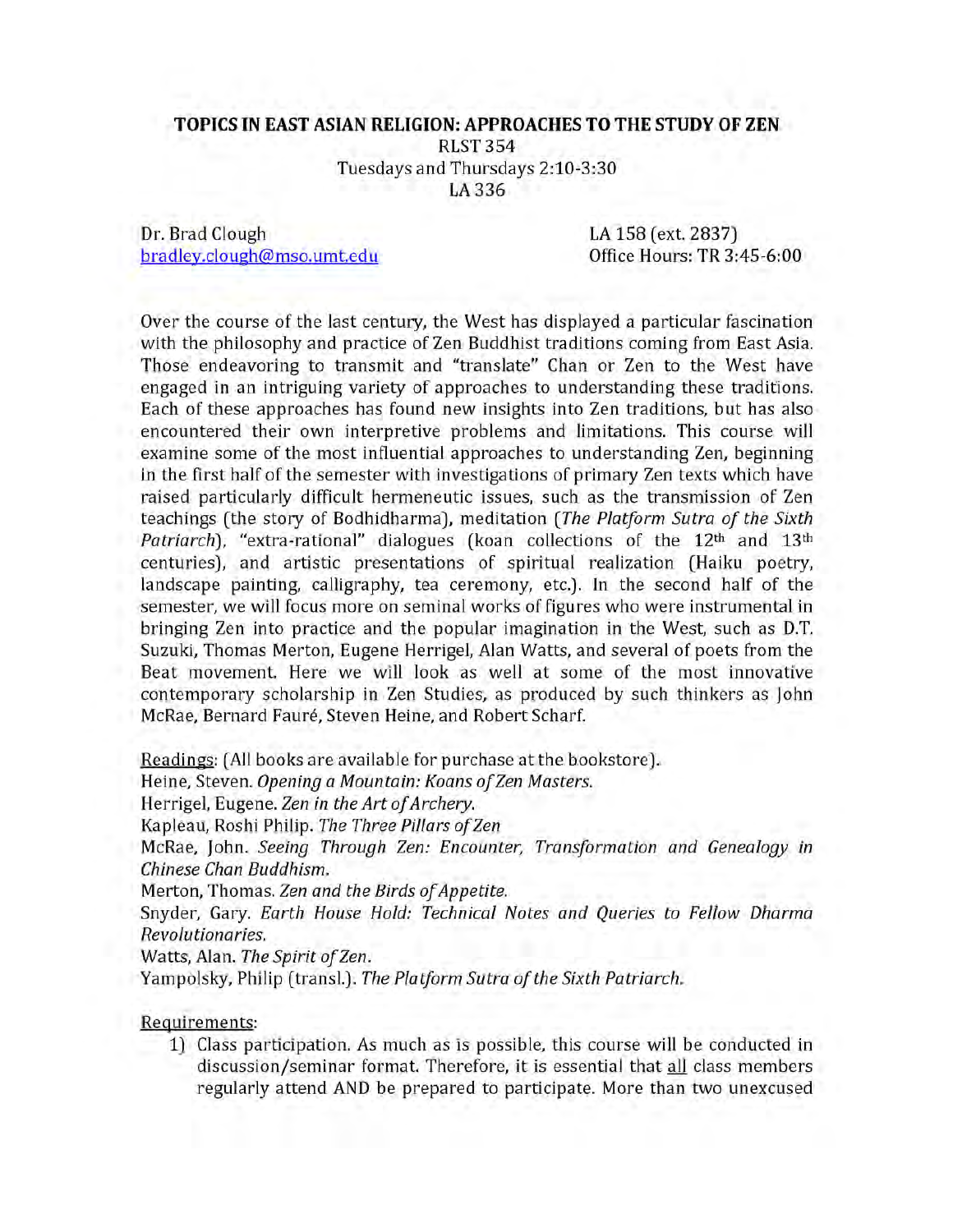absences will begin to adversely affect your participation grade. (30% of the final grade.

- 2) Mid-Term Take-Home Exam (30% of the final grade)
- 3) A 15-20 page research paper. A list of possible topics will be distributed, but the choice of topic is ultimately up to you, with the professor's approval (40% of the final grade).

Class Meetings and Assignments:

| Tues. 1/28   | Introduction to the Course                                                                                                                                                                                                |
|--------------|---------------------------------------------------------------------------------------------------------------------------------------------------------------------------------------------------------------------------|
| Thurs. 1/30  | Major Themes in the Study of Zen<br>-Kraft (handout): Introduction, and chapter 5.                                                                                                                                        |
| Tues. 2/4    | Major Themes in the Study of Zen (continued)<br>-Kraft (handout): Chapters 1 and 3.                                                                                                                                       |
| Thurs. $2/6$ | Zen in East Asian History: An Overview<br>-Kraft (handout): Chapters 7, 8, and 9.                                                                                                                                         |
| Tues 2/11    | Problems in the Interpretation of Zen, Case I: The Foundations<br>of Zen: Bodhidharma & the Early Patriarchs<br>-McRae: Chapter 2, "Beginnings: Differentiating/Connecting<br>Bodhidharma and the East Mountain Teaching. |
| Thurs. 2/13  | Problems in the Interpretation of Zen, Case II: Meditation and<br>The Platform Sutra and the Sixth Patriarch.<br>-Kraft (handout): Chapter 2<br>Yampolsky: Preface, 111-121, and sections 1-37.                           |
| Tues. 2/18   | Problems in the Interpretation of Zen, Case II (continued)<br>-McRae: Chapter 3, "Metropolitan Chan"                                                                                                                      |
| Thurs. 2/20  | Problems in the Interpretation Of Zen, Case III: The Koan<br>-Kraft: Chapter 4<br>-Watts: "The Technique of Zen"<br>Suzuki: "Illogical Zen" and "The Reason of Unreason: The Koan<br>Exercise.                            |
| Tues. 2/25   | Problems in the Interpretation of Zen, Case III (continued)<br>-Heine: Preface, Introduction and pages 37-38, case 3, case 6,<br>case 15, pages 73-75, case 16, case 25, pages 101-103, Case 27,<br>case 28, and case 38. |
| Thurs. 2/27  | Problems in the Interpretation of Zen, Case III (continued)                                                                                                                                                               |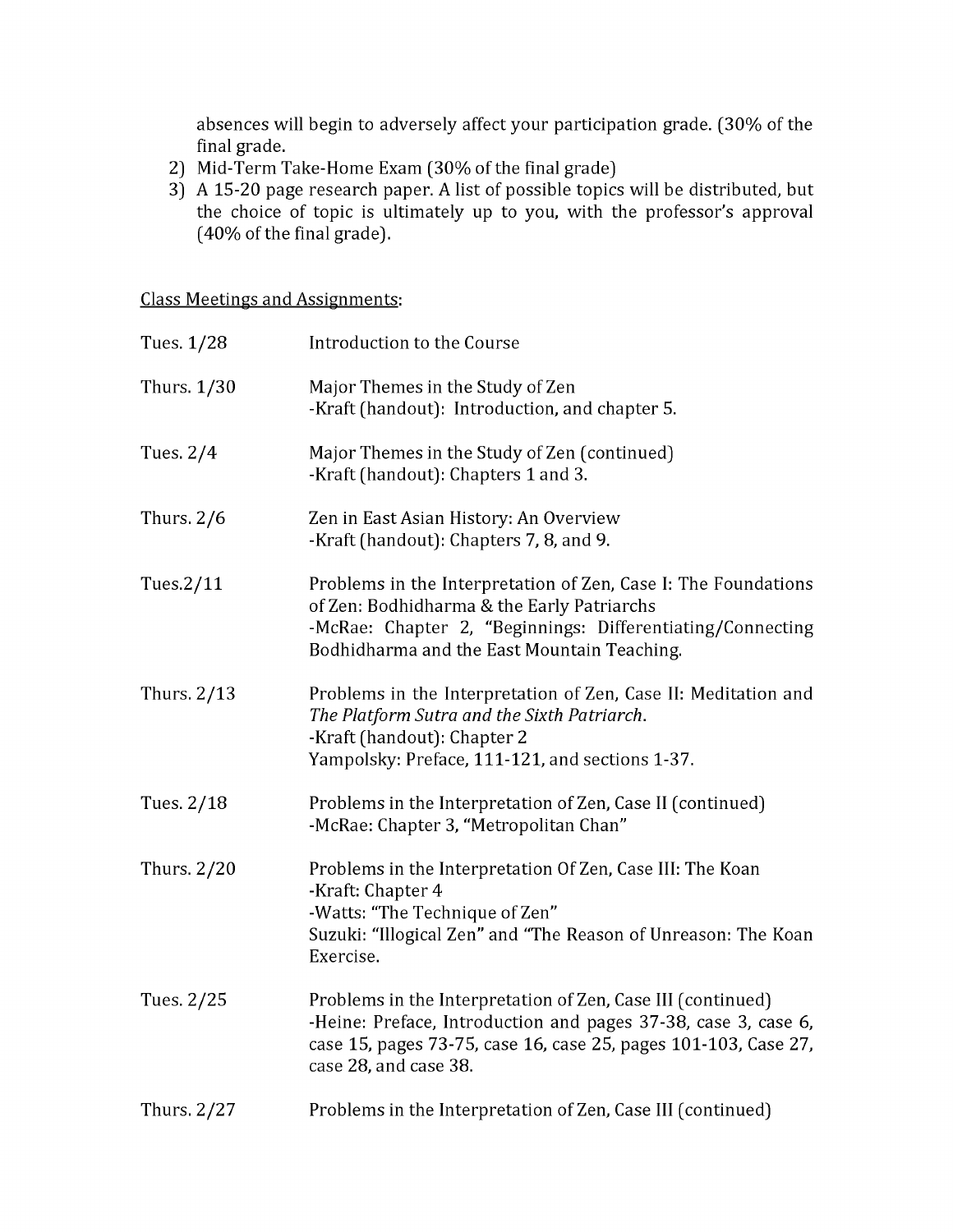|               | -Heine: pages 141-143, case 43, case 45, case 46, case 49, pages<br>169-171, case 51, case 53, case 57, and case 59.                                                                           |
|---------------|------------------------------------------------------------------------------------------------------------------------------------------------------------------------------------------------|
| Tues. $3/4$   | Problems in the Interpretation of Zen, Case III (continued)<br>-McRae: Chapter 4, "The Riddle of the Encounter Dialogue:<br>Who, What, When and Where?".                                       |
| Thurs $3/6$   | Problems in the Interpretation of Zen, Case IV: Zen and the Arts<br>-Hisamatsu (handout): selections from Zen and the Fine Arts.<br>-Suzuki (handout): "Painting, Swordsmanship, Tea Ceremony. |
| Tues 3/11     | Problems in the Interpretation of Zen, Case IV (continued)<br>Merton: "Zen in Japanese Art"<br>Watts: "Zen and the Civilization of the Far East"                                               |
| Thurs. $3/13$ | Problems in the Interpretation of Zen, Case IV (continued)<br>Herrigel: Introduction (by Suzuki) and pages 3-32.                                                                               |

# **\*\*Mon. 3/17: Mid-Term Take-Home Essays Due by 4:30 PM\*\***

| Tues. 3/18   | Problems in the Interpretation of Zen, Case IV (continued)<br>Herrigel: Pages 33-81.                                                                                                                                  |
|--------------|-----------------------------------------------------------------------------------------------------------------------------------------------------------------------------------------------------------------------|
| Thurs $3/20$ | "Zen for the West," Part I: Zen Experience and the Study of Zen<br>-William Barrett (handout): "Zen for the West".<br>-D.T. Suzuki (handout): "Satori, or Enlightenment" and "An<br>Interpretation of Zen Experience. |

## **\*\*Mon. 3/21: Research Paper Proposal and Bibliography Due\*\***

| Tues 3/25     | "Zen for the West," Part I (continued)<br>-Scharf (handout): "The Zen of Japanese Nationalism" and<br>"Buddhist Modernism and the Rhetoric of Meditative<br>Experience". |
|---------------|--------------------------------------------------------------------------------------------------------------------------------------------------------------------------|
| Thurs. 3/27   | "Zen for the West," Part I (continued)<br>-Fauré (handout): "The Rise of Zen Orientalism" and "Chan and<br>Language: Fair and Unfair Games"                              |
| Tues. $4/8$   | "Zen for the West," Part II: Zen and the Beats<br>-Watts (handout): "Beat Zen, Square Zen, and Zen"<br>-Snyder: Selections from Earth House Hold.                        |
| Thurs. $4/10$ | "Zen for the West," Part II: Zen and the Beats (continued)                                                                                                               |